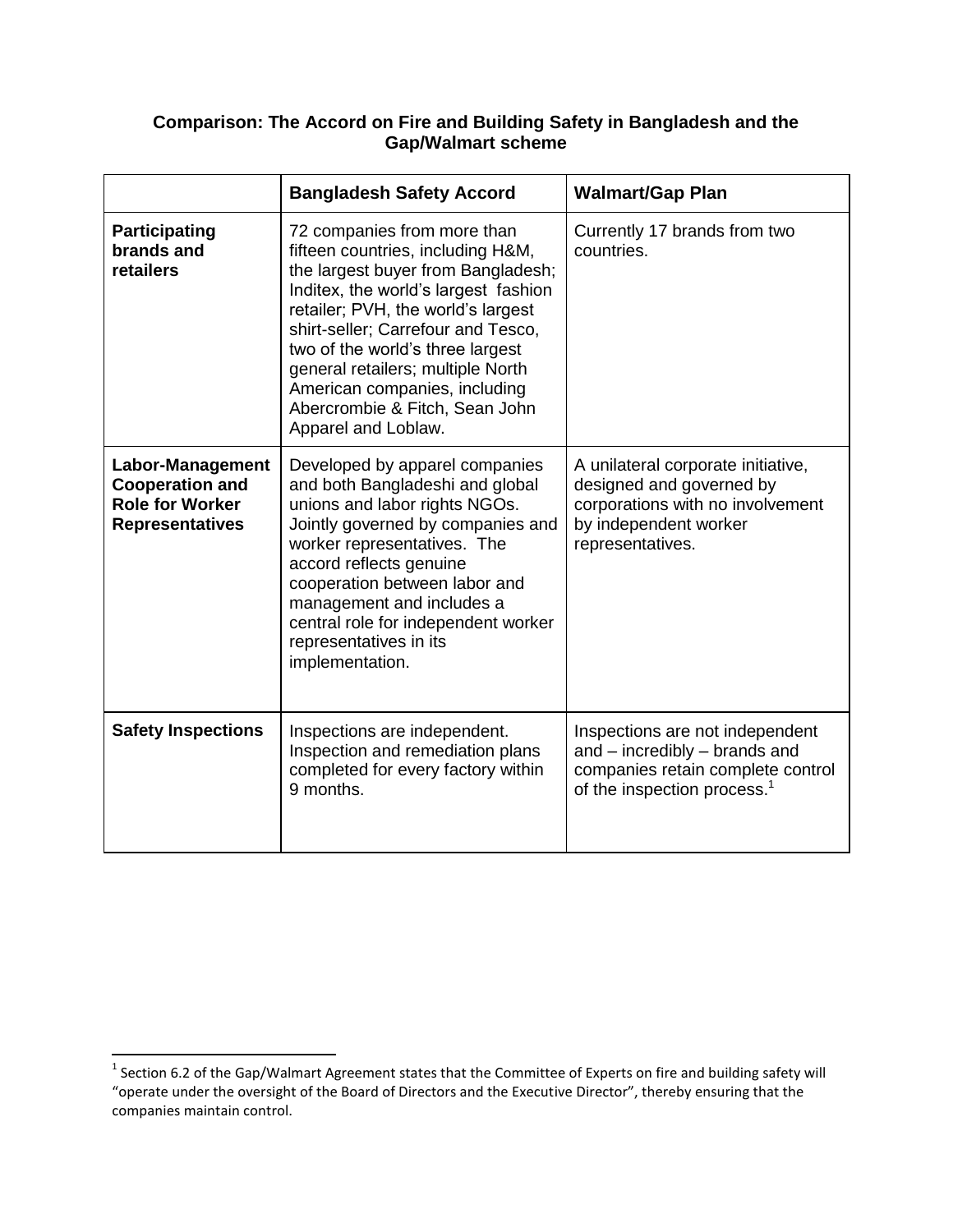| Cost of safety<br>repairs and<br>renovations                                    | Contractual commitments by<br>signatory companies to ensure<br>funds are available for all<br>necessary safety renovations and<br>repairs, based upon need, with tri-<br>partite system of checks and<br>balances.                                                                                                                                                           | No commitment by corporations to<br>provide any funding for<br>renovations and repairs. In fact,<br>any help to factories to pay for<br>repairs is via a purely voluntarily<br>loan program over which the<br>brands have complete control. <sup>2</sup><br>Participation in this loan program is<br>not a requirement. This is the<br>same voluntary "CSR" approach<br>which has already been proven to<br>be a complete failure in<br>Bangladesh. |
|---------------------------------------------------------------------------------|------------------------------------------------------------------------------------------------------------------------------------------------------------------------------------------------------------------------------------------------------------------------------------------------------------------------------------------------------------------------------|-----------------------------------------------------------------------------------------------------------------------------------------------------------------------------------------------------------------------------------------------------------------------------------------------------------------------------------------------------------------------------------------------------------------------------------------------------|
| Workers' right to<br>refuse dangerous<br>work and enter a<br>dangerous building | The Accord protects workers' rights<br>to refuse dangerous work,<br>including the right to refuse to enter<br>a dangerous building, which the<br>events of Rana Plaza illustrated is<br>an absolute necessity in<br>Bangladesh.                                                                                                                                              | The Walmart/Gap scheme makes<br>no mention of the right of workers<br>to refuse dangerous work, leaving<br>factory managers free to bully<br>workers into dangerous buildings,<br>like their counterparts did at Rana<br>Plaza or to prevent workers from<br>leaving during a fire, as they did at<br><b>Tazreen Fashions.</b>                                                                                                                      |
| <b>Endorsed by</b>                                                              | <b>UN Secretary General,</b><br>International Labor Organisation, in<br>addition to the Bangladeshi<br>Government, US Senators and<br>Representatives including the<br>Senate Majority Leader and the<br>House Minority Leader, European<br>Parliament, OECD National<br><b>Contact Points, and numerous</b><br>organizations representing<br>garment workers in Bangladesh. | Apparel industry groups: National<br>Retail Federation, American<br>Apparel and Footwear Association,<br>Retail Council of Canada,<br>Canadian Apparel Federation,<br><b>Retail Industry Leaders</b><br>Association, with the support of the<br>Bipartisan Policy Center, two<br>former U.S. Senators and the<br>Bangladeshi government.                                                                                                            |
| <b>Enforcement</b>                                                              | The Accord is a binding, legally<br>enforceable contract. Worker<br>representatives, who have a strong<br>interest in enforcement, are<br>signatories. Binding arbitration,<br>backed up by the courts of the<br>home country of the company in<br>question, is used to resolve                                                                                              | Unenforceable by workers.<br>Walmart stated at the BPC press<br>conference, July 10 <sup>th</sup> , that the way<br>in which a worker may "enforce"<br>the obligations is to report any<br>breach to the companies and then<br>the companies will take necessary<br>action. This puts all the power in                                                                                                                                              |

 2 Section 2.3.1 of the Gap/Walmart Agreement outlines the "Affordable Capital for Building Safety" (ACBS) program, which states that company members of the Agreement may make loan funding available to factories, "on terms and conditions to be established solely by that Member" and that "participation in ACBS is voluntary.